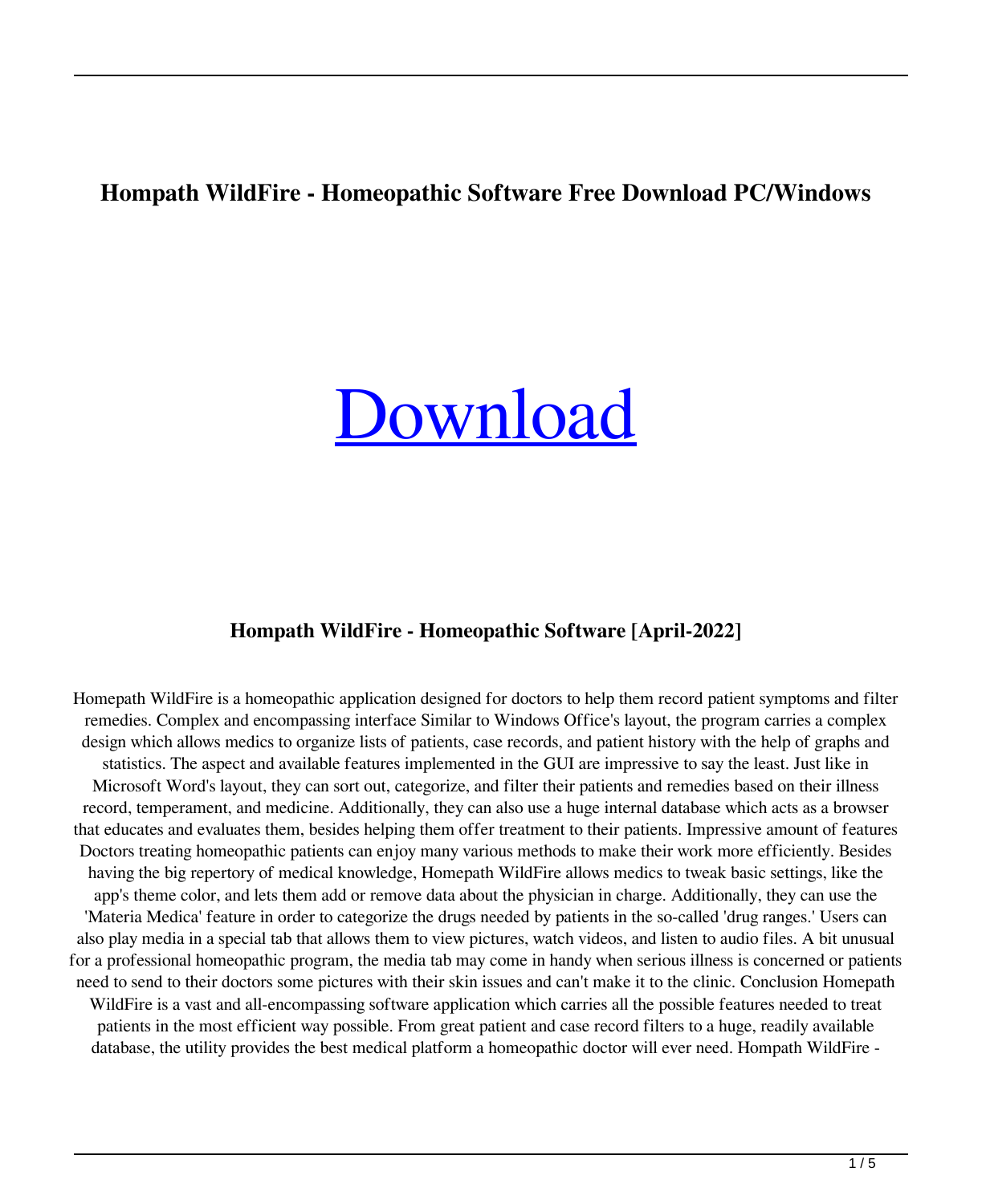Homeopathic Software Download Details: Homepath WildFire is a homeopathic application designed for doctors to help them record patient symptoms and filter remedies. Complex and encompassing interface Similar to Windows Office's layout, the program carries a complex design which allows medics to organize lists of patients, case records, and patient history with the help of graphs and statistics. The aspect and available features implemented in the GUI are impressive to say the least. Just like in Microsoft Word's layout, they can sort out, categorize, and filter their patients and remedies based on their illness record

#### **Hompath WildFire - Homeopathic Software Free Download**

Homepath WildFire is a homeopathic application designed for doctors to help them record patient symptoms and filter remedies. Complex and encompassing interface Similar to Windows Office's layout, the program carries a complex design which allows medics to organize lists of patients, case records, and patient history with the help of graphs and statistics. The aspect and available features implemented in the GUI are impressive to say the least. Just like in Microsoft Word's layout, they can sort out, categorize, and filter their patients and remedies based on their illness record, temperament, and medicine. Additionally, they can also use a huge internal database which acts as a browser that educates and evaluates them, besides helping them offer treatment to their patients. Impressive amount of features Doctors treating homeopathic patients can enjoy many various methods to make their work more efficiently. Besides having the big repertory of medical knowledge, Homepath WildFire allows medics to tweak basic settings, like the app's theme color, and lets them add or remove data about the physician in charge. Additionally, they can use the 'Materia Medica' feature in order to categorize the drugs needed by patients in the so-called 'drug ranges.' Users can also play media in a special tab that allows them to view pictures, watch videos, and listen to audio files. A bit unusual for a professional homeopathic program, the media tab may come in handy when serious illness is concerned or patients need to send to their doctors some pictures with their skin issues and can't make it to the clinic. Conclusion Homepath WildFire is a vast and all-encompassing software application which carries all the possible features needed to treat patients in the most efficient way possible. From great patient and case record filters to a huge, readily available database, the utility provides the best medical platform a homeopathic doctor will ever need. Homeopathic Doctor Web App is a practical and easy to use medical doctor software designed to improve your medical working. It is a portable website app that can run on any type of mobile devices. Homeopathic Doctor App Doctors are the most trusted people in the health care industry. Having a reliable homeopathic doctor app is a great way to help them create a strong patient base. Homeopathic Doctor Web App is a great way for both doctors and patients to create a personal doctor space. You will have a chance to increase your patients base by accessing your website from anywhere. There are no limits on how much information you can a69d392a70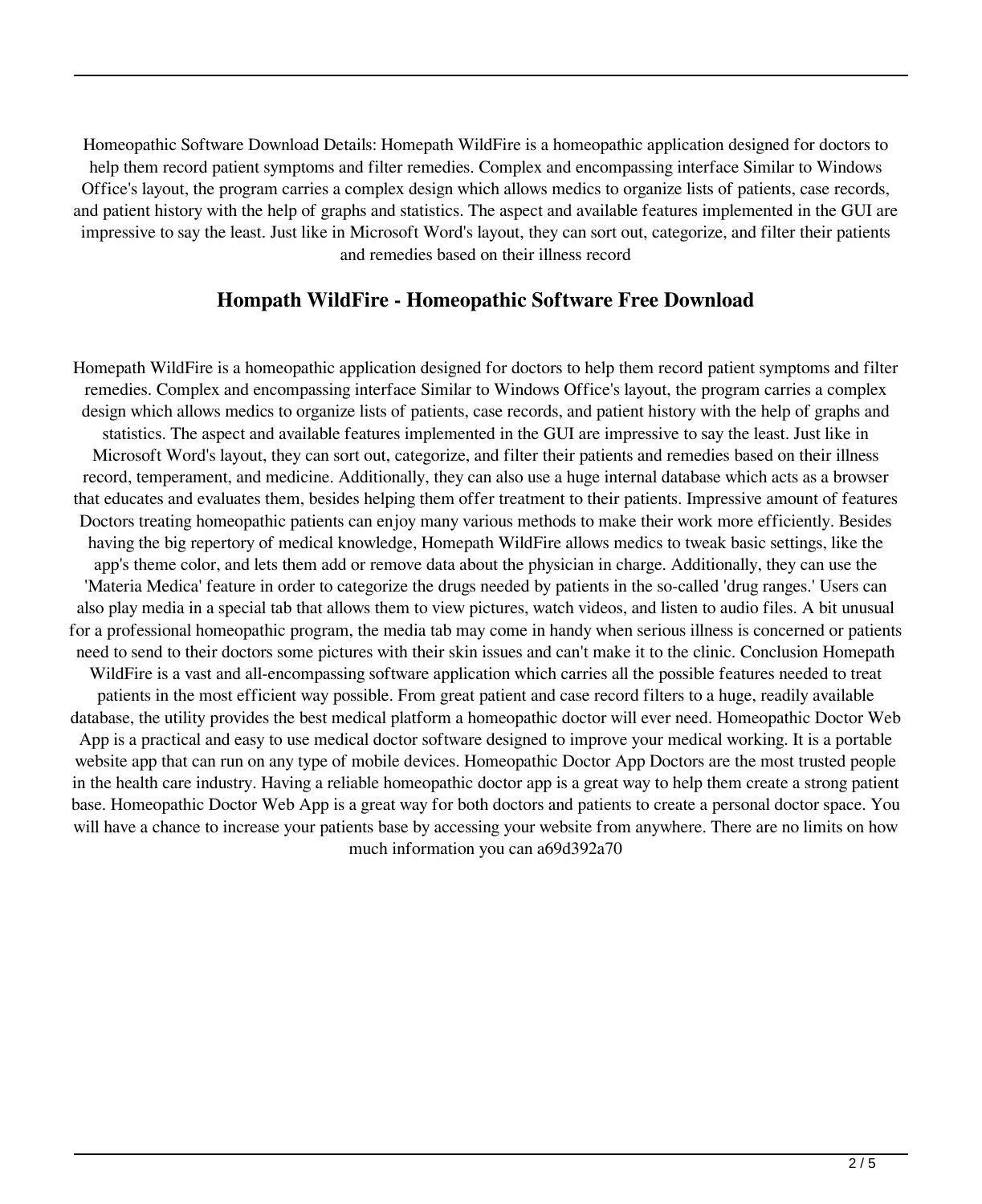# **Hompath WildFire - Homeopathic Software Crack + Serial Key**

Homeopathic WildFire is a homeopathic application designed for doctors to help them record patient symptoms and filter remedies. Complex and encompassing interface Similar to Windows Office's layout, the program carries a complex design which allows medics to organize lists of patients, case records, and patient history with the help of graphs and statistics. The aspect and available features implemented in the GUI are impressive to say the least. Just like in Microsoft Word's layout, they can sort out, categorize, and filter their patients and remedies based on their illness record, temperament, and medicine. Additionally, they can also use a huge internal database which acts as a browser that educates and evaluates them, besides helping them offer treatment to their patients. Impressive amount of features Doctors treating homeopathic patients can enjoy many various methods to make their work more efficiently. Besides having the big repertory of medical knowledge, Homepath WildFire allows medics to tweak basic settings, like the app's theme color, and lets them add or remove data about the physician in charge. Additionally, they can use the 'Materia Medica' feature in order to categorize the drugs needed by patients in the so-called 'drug ranges.' Users can also play media in a special tab that allows them to view pictures, watch videos, and listen to audio files. A bit unusual for a professional homeopathic program, the media tab may come in handy when serious illness is concerned or patients need to send to their doctors some pictures with their skin issues and can't make it to the clinic. Conclusion Homepath WildFire is a vast and all-encompassing software application which carries all the possible features needed to treat patients in the most efficient way possible. From great patient and case record filters to a huge, readily available database, the utility provides the best medical platform a homeopathic doctor will ever need.... Homeopathicsurveys.com is committed to providing the most genuine, reliable, and unbiased homeopathic remedies information and "whole science" homeopathy forums on the web and to continually building and evolving this homeopathy website to meet changing needs and provide the best possible information to you, our visitors. Homeopathic Remedy For All This is an excellent program. I have been using it for years. It is not very expensive. I've

#### **What's New in the?**

looking for

Homeopath with WildFire is a comprehensive and intelligent homeopathic treatment platform that is driven by your patients' experiences. With a database that contains over 5,000 human experiences, Hompath WildFire allows you to see trends, handle treatment, and be more proactive when dealing with your practice. It gives you a 360° view of your practice, allowing you to keep your hands on the pulse of your practice without having to spend time searching for information. You can keep your eyes on your patients and your mind on the drug, but you can still keep a database of your success. Features: Patient & Case Record Filtering True data filtering and patient search for case record and current patients! Specify treatment instructions. Specify what to do, when, why and how. Manage your patients via a Google map interface or the rest of the app, as well as the option to export their medical history. See all relevant information about each patient at your fingertips! As a homeopathic application, keep a balance with a standard interface and detailed description. Vague descriptions? Upload your own descriptions (new as of V4). Full audio description of symptoms (new as of V4) Provides a standardized system for recording your patient symptoms. Single

been trying to find it for years. Thank you. I am now using the program for the Materia Medica which I have been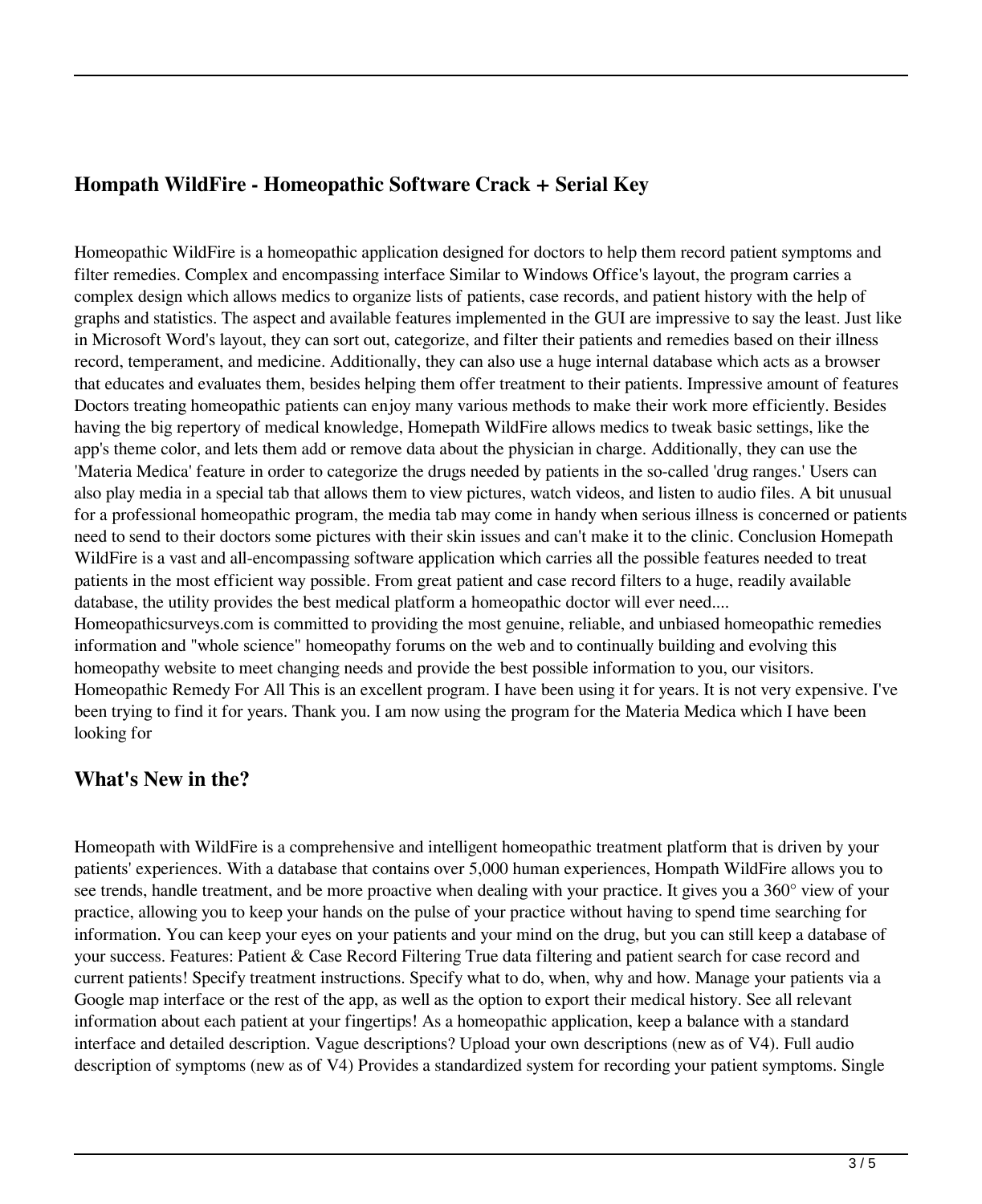patient records allow you to store all your information and data in a single record. Multiple patient records allow you to quickly and easily copy-and-paste results from different patient records, while also allowing you to add new results to your database. You can also use the full text search feature, which allows you to search words in any texts (new as of V4). A streamlined and user-friendly interface. Create a patient group (a category) for each of your patients. True data filtering and patient search for case record and current patients! Create groups of patients who suffer from the same illness, age, gender, specific symptoms, or other statistics. Define groups of patients as a treatment. Define contact methods. Manage your patients via a Google map interface or the rest of the app, as well as the option to export their medical history. See all relevant information about each patient at your fingertips! Patient and case records from your previous visits are always available in the patient registry. As a homeopathic application, keep a balance with a standard interface and detailed description. V